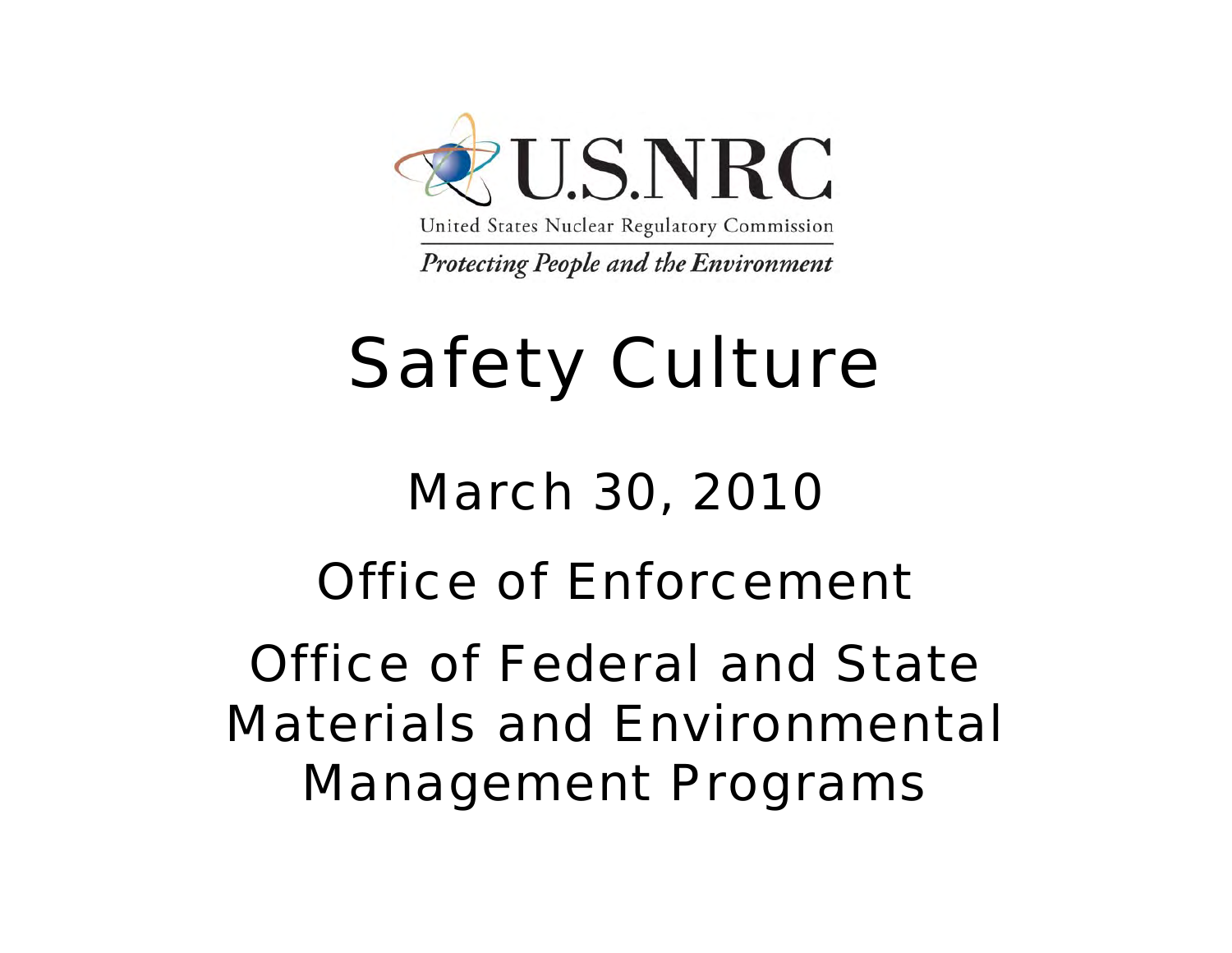## Agenda

- • Opening Remarks
	- Bruce Mallett, DEDR
- •**Overview** 
	- Roy Zimmerman, Director, OE
- • Internal Safety Culture
	- Laura Gerke, OE
- • External Safety Culture
	- Dave Solorio, OE
	- James Firth, FSME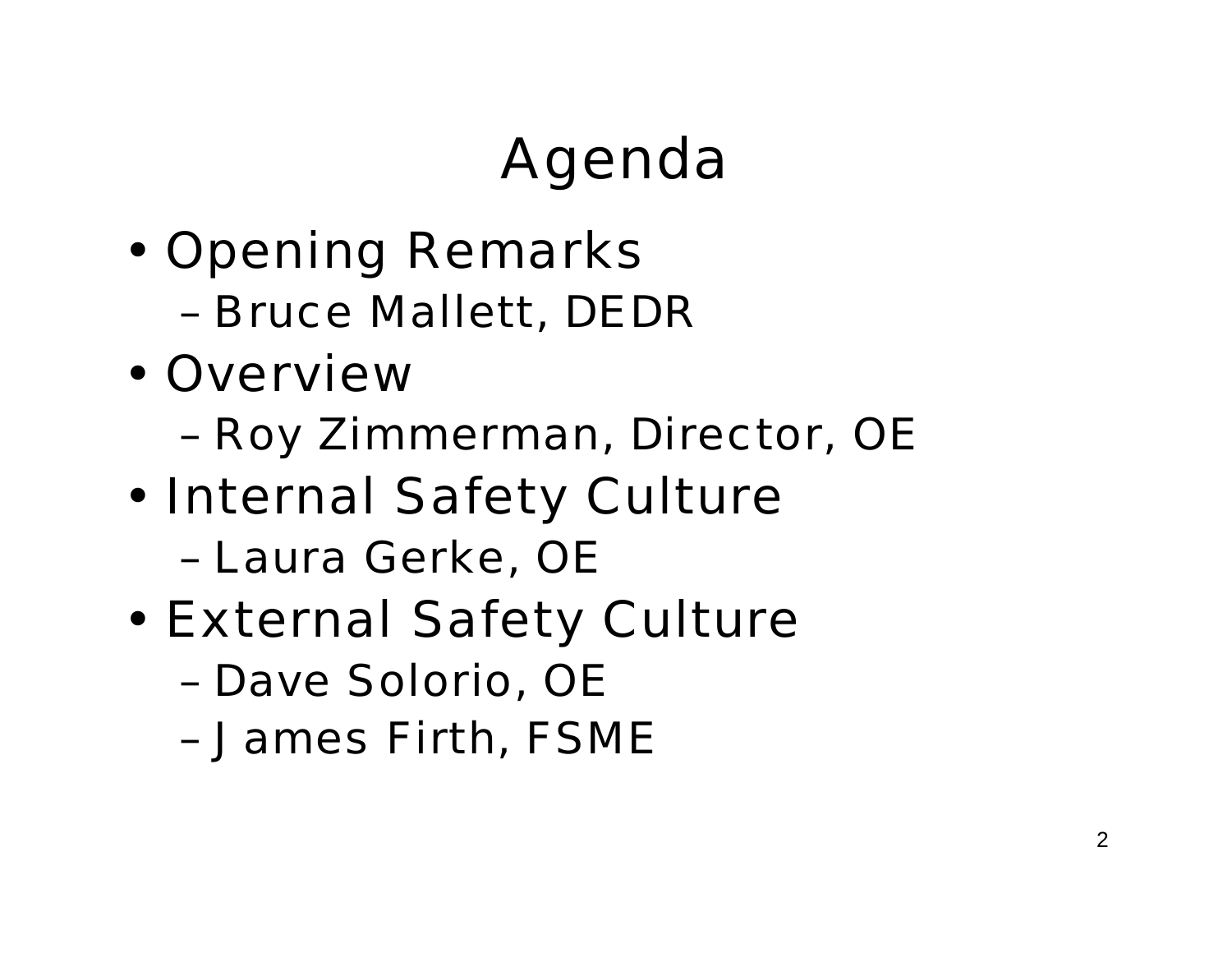#### Internal Safety Culture

#### March 30, 2010

#### Laura Gerke, Acting Senior Safety Culture Program Manager, OE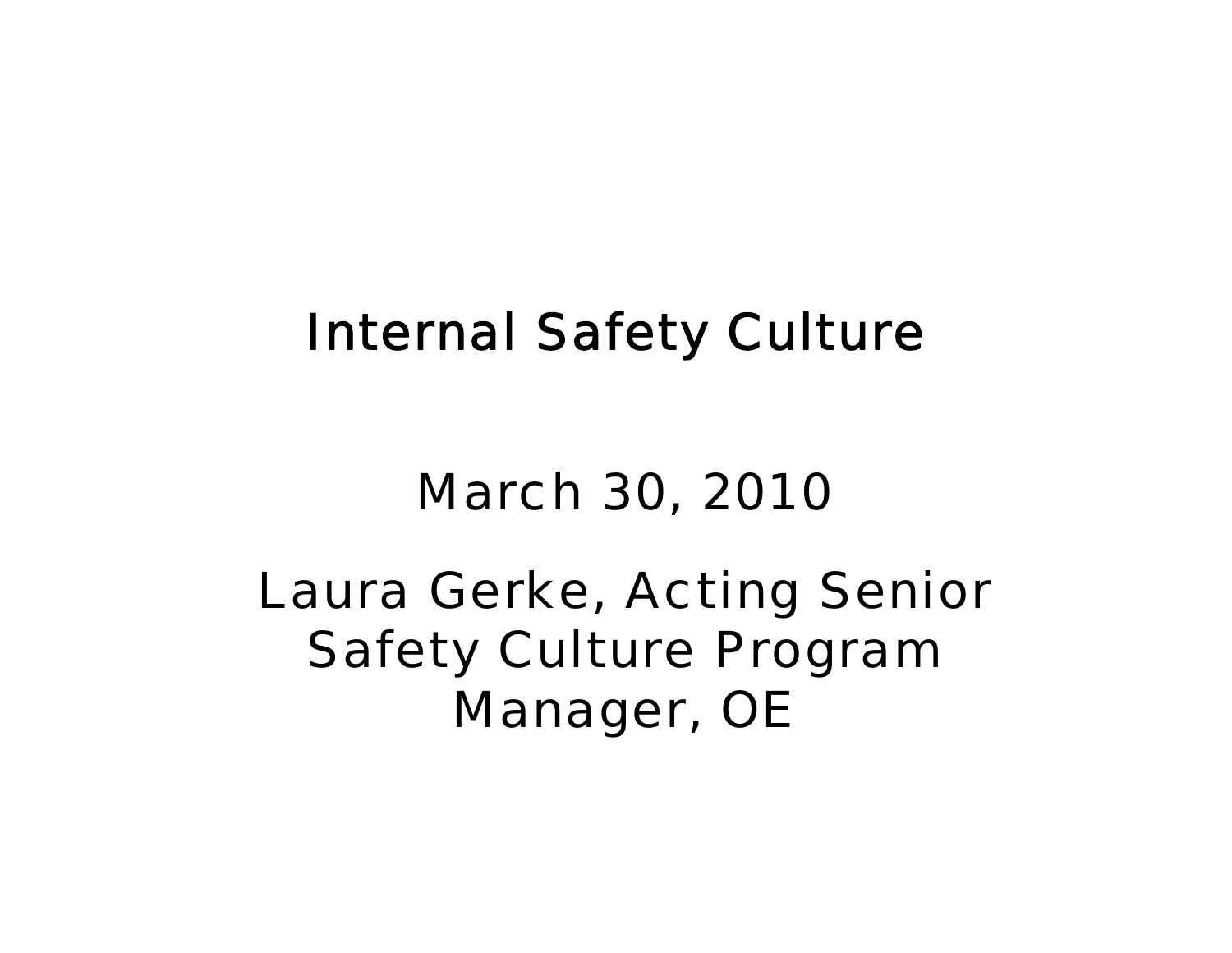## Internal Safety Culture

- • Update on actions to implement the Internal Safety Culture Task Force Recommendations
- • Analysis and actions based on OIG's Safety Culture and Climate **Survey**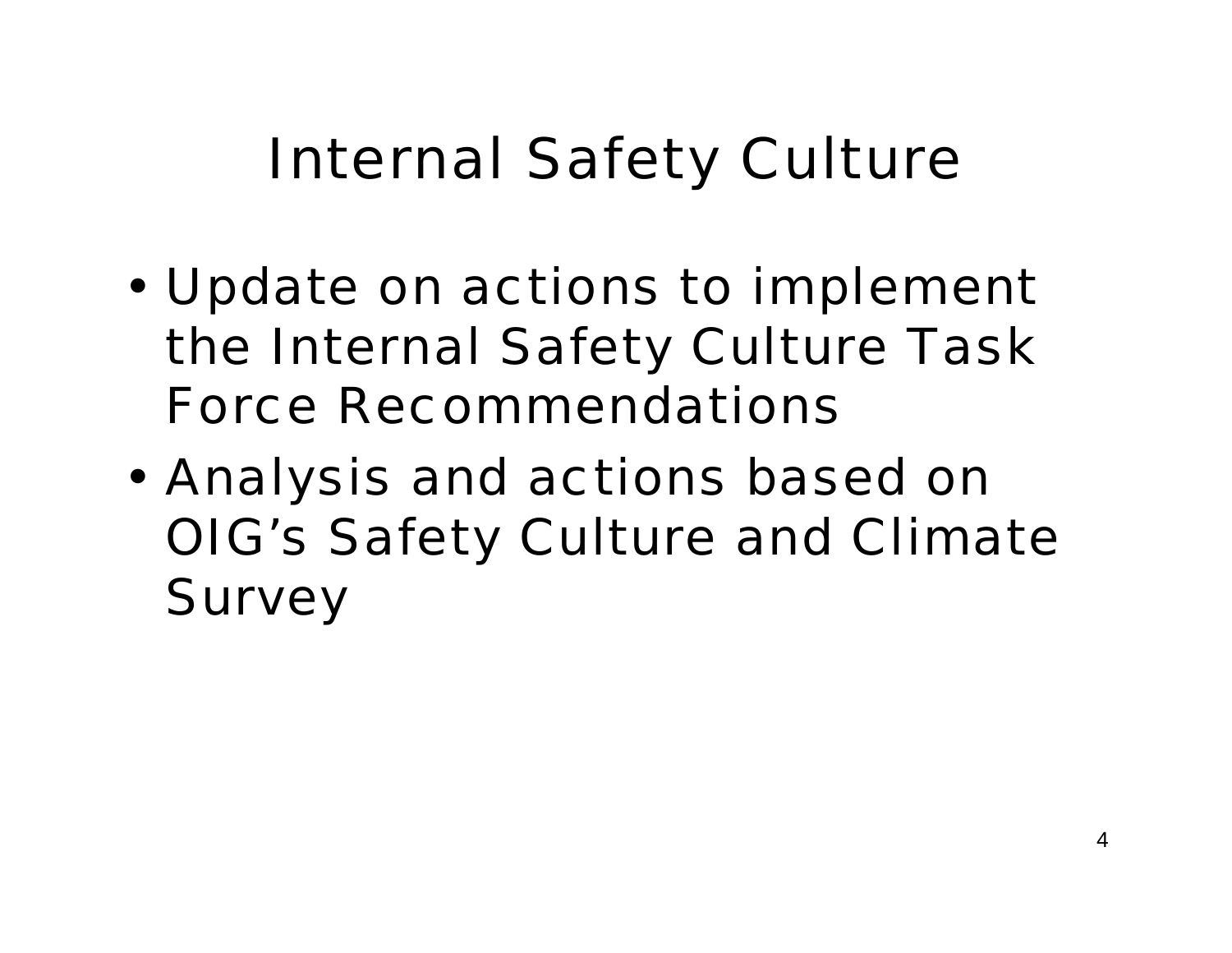## Update on Task Force Recommendations

- 1. Incorporate safety culture into strategic plan
- 2. Train on internal safety culture expectations and behaviors
- 3. Assess and improve issue resolution processes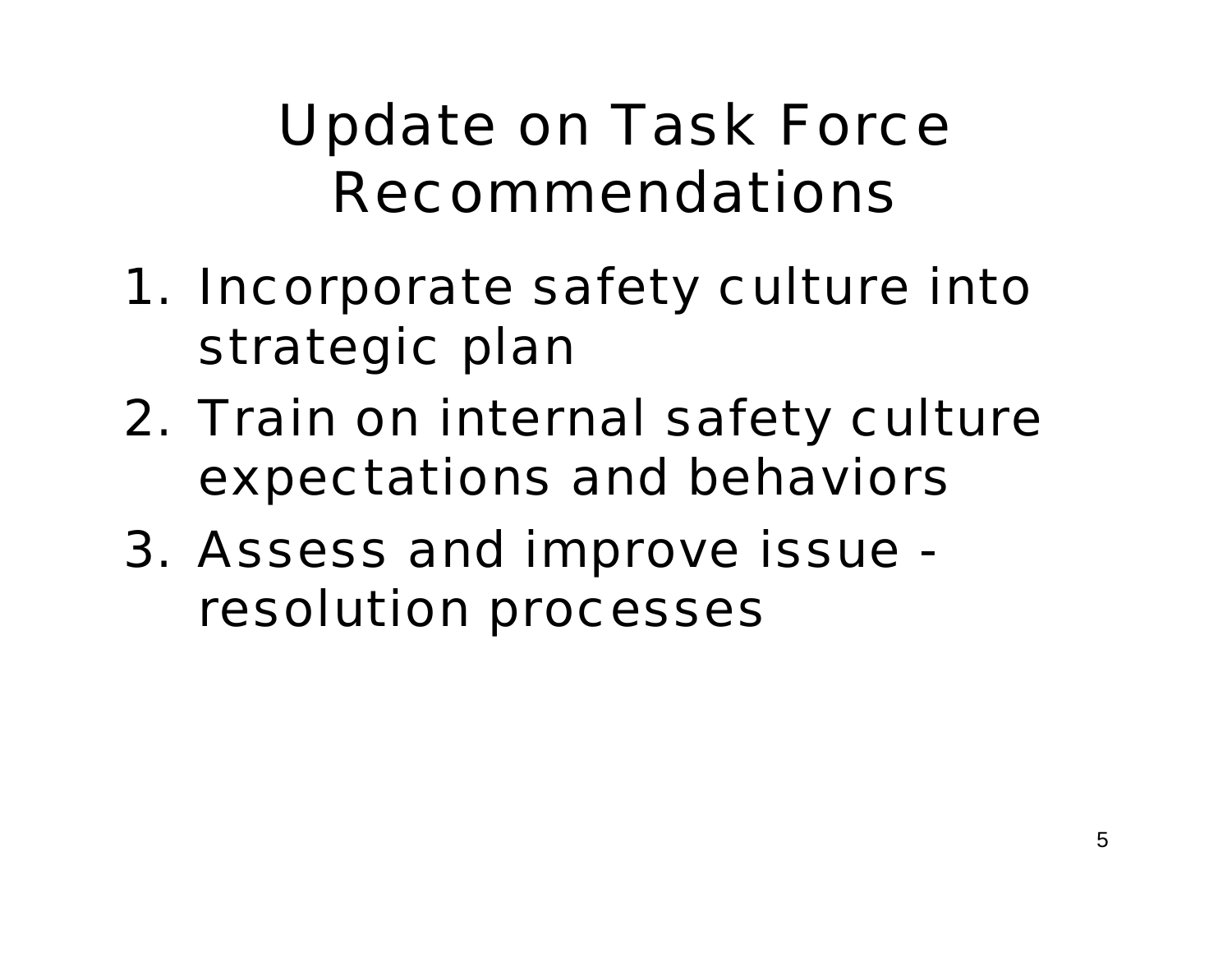## Update on Task Force Recommendations, Cont'd

- 4. Establish expectations and accountability for maintaining internal policies and procedures
- 5. Create the Safety Culture Program Manager position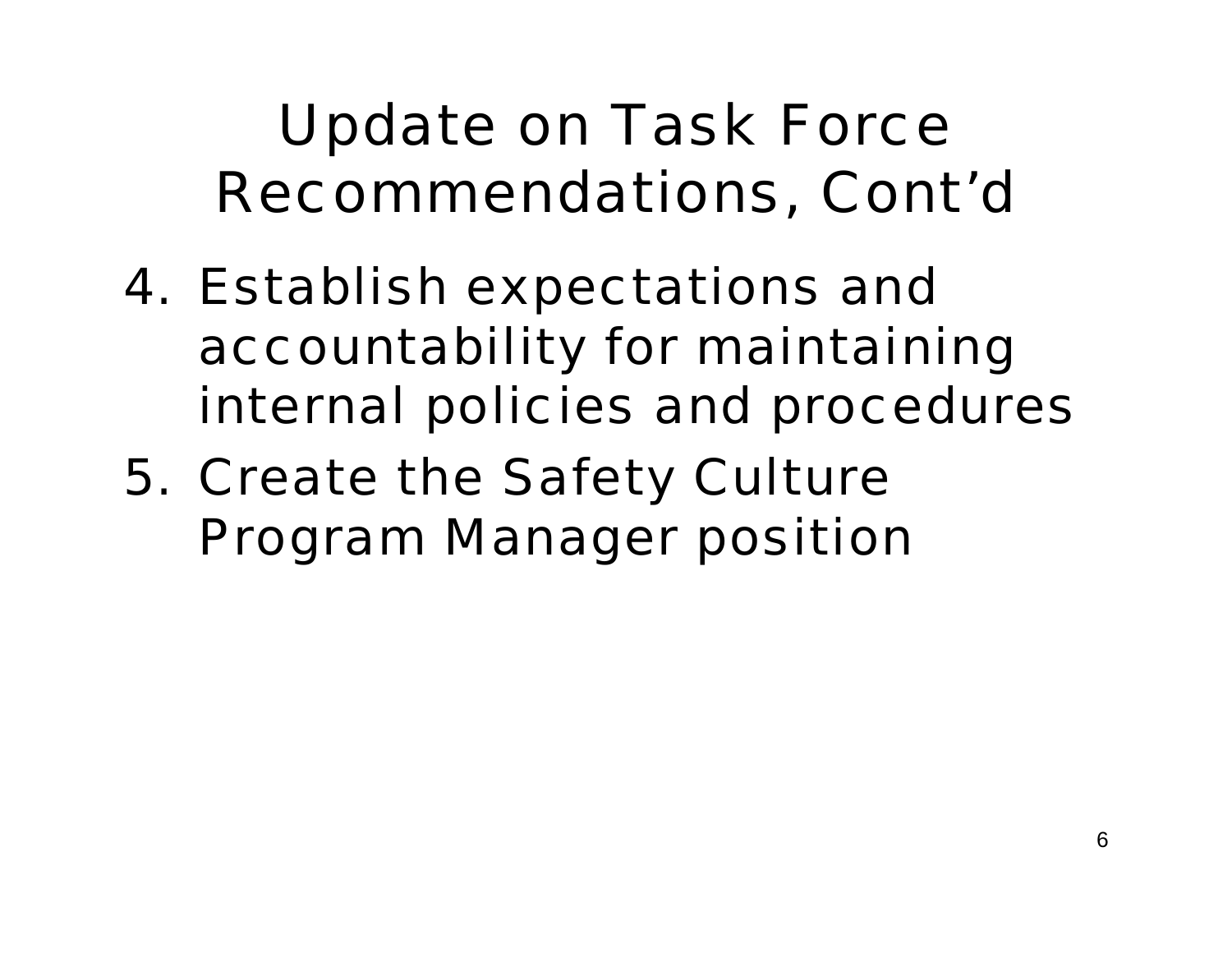## Safety Culture and Climate Survey: Analysis

- •Analysis of survey results
- • Review of Task Force results relative to survey responses
- •Agency-wide focus groups
- • Office-specific facilitated discussions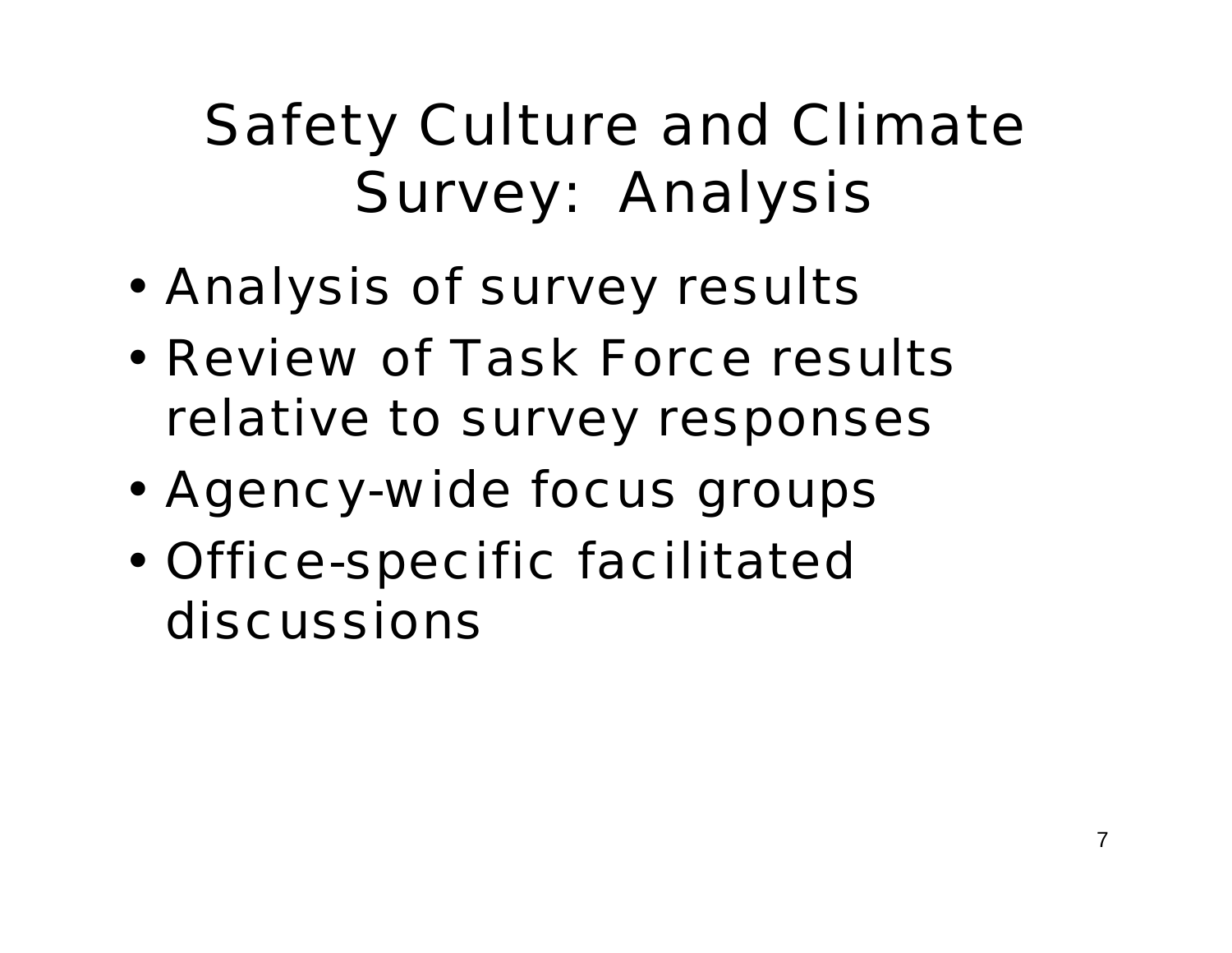## Safety Culture and Climate Survey: Actions

- • Agency-wide actions
	- Communication, staying connected, knowledge management
	- Open, Collaborative Work Environment
- •Office-specific action plans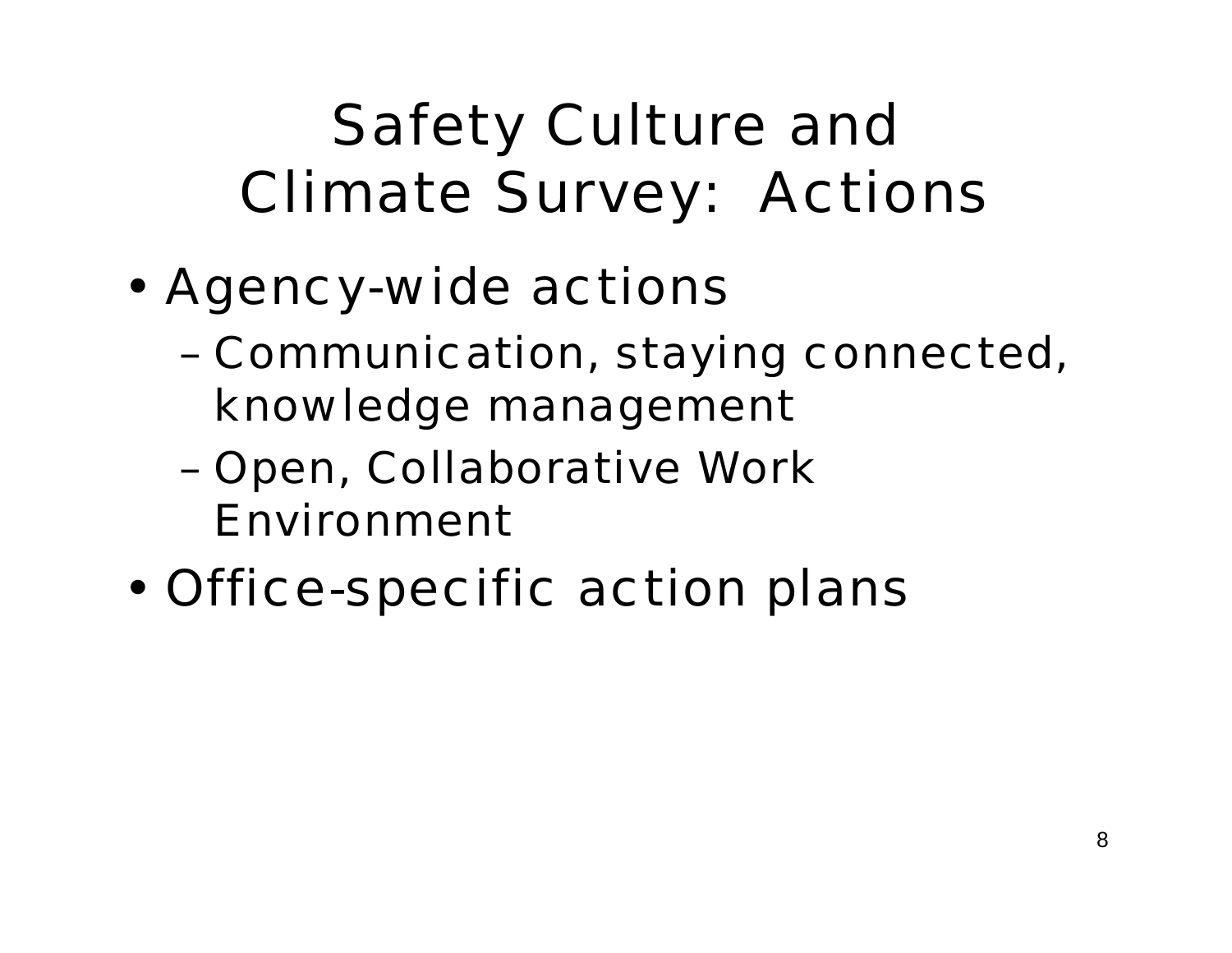## Next Steps

- • Align with Safety Culture Policy Statement
- • Facilitate agency-wide and interagency Safety Culture contacts
- • Continue to:
	- Implement Task Force recommendations
	- Address survey results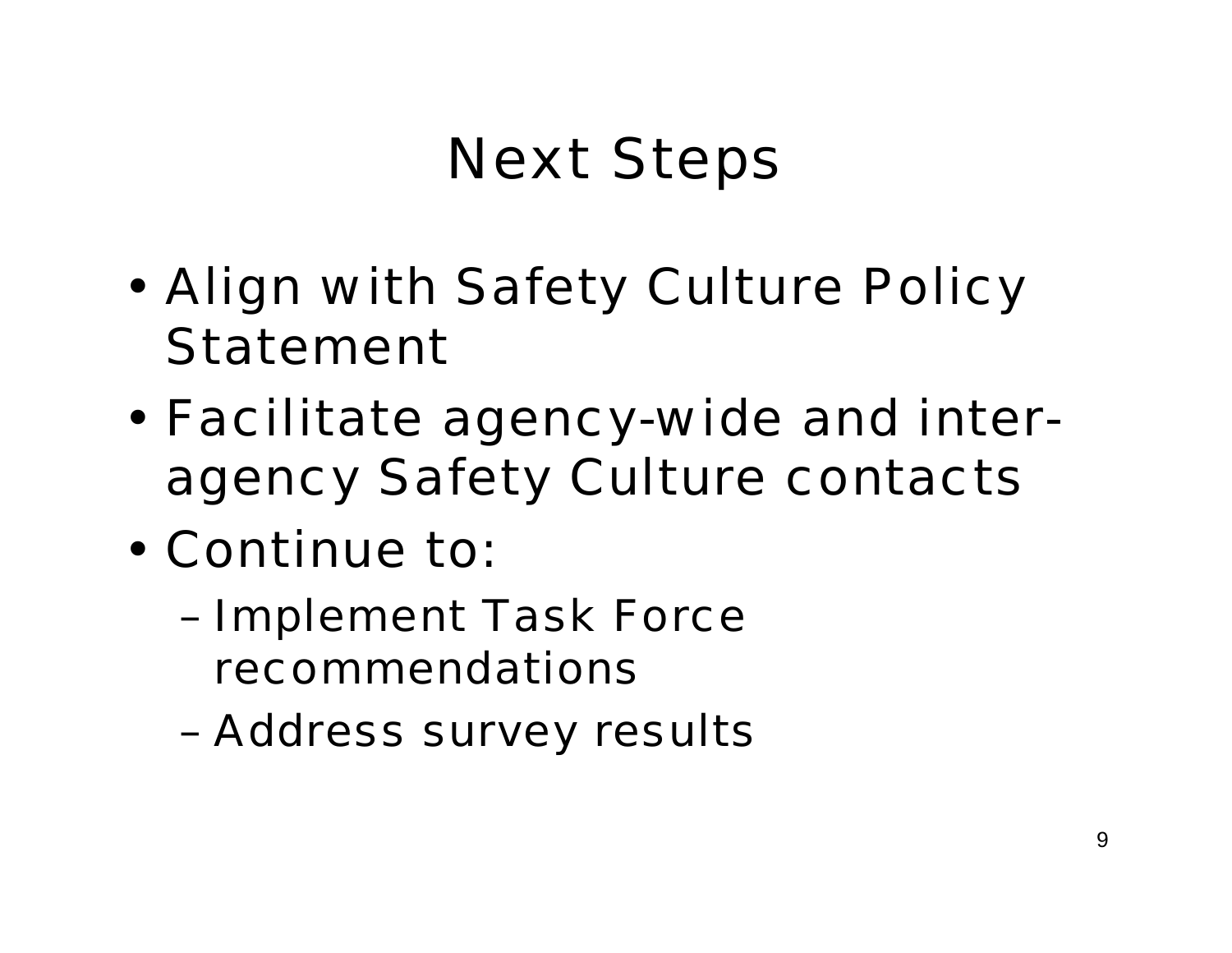#### External Safety Culture

#### March 30, 2010

#### Dave Solorio, Chief, Concerns Resolution Branch, OE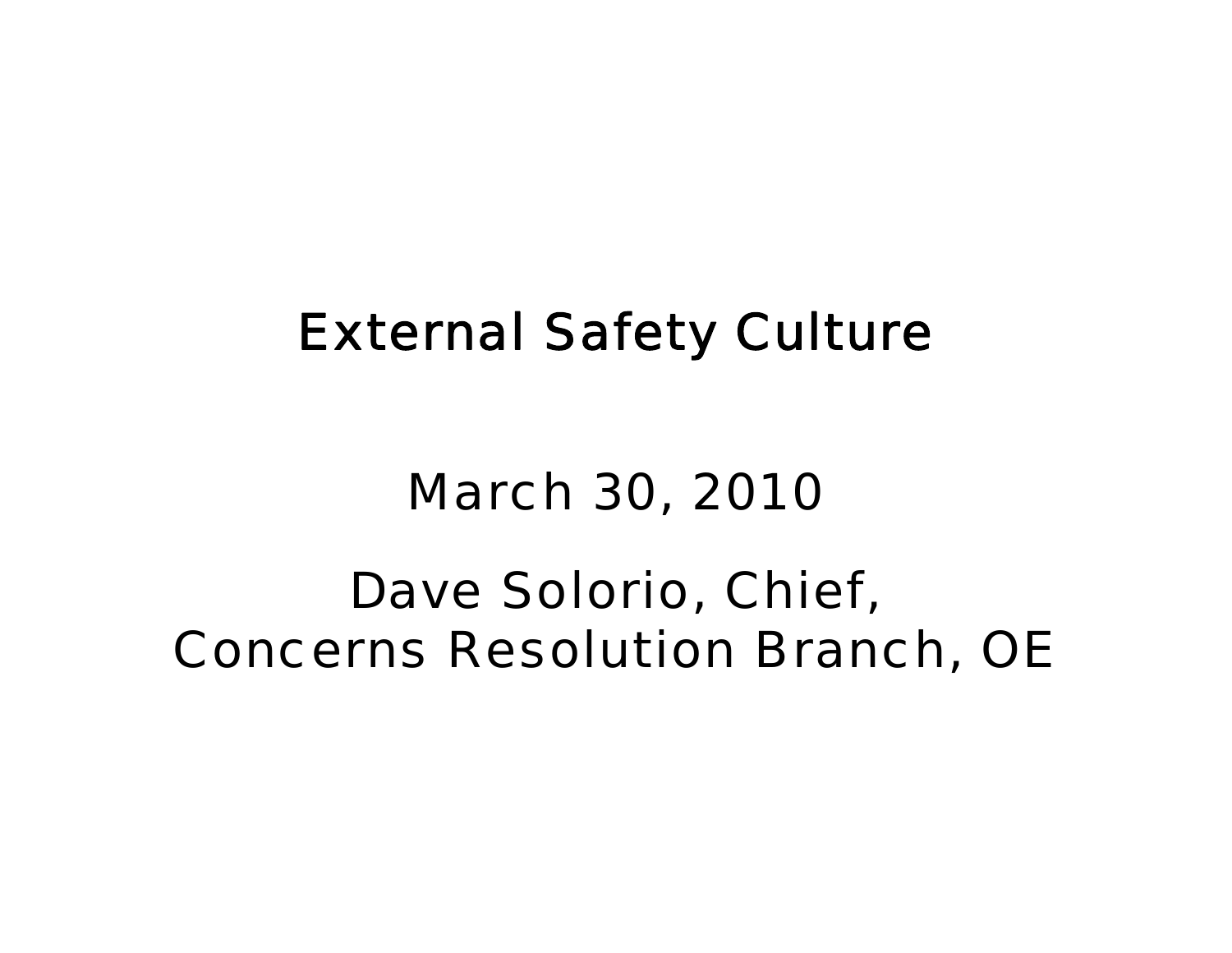## External Safety Culture

- • New Issues on Draft Policy Statement
- • Efforts on Common Definition and Traits
- • Increase attention in material area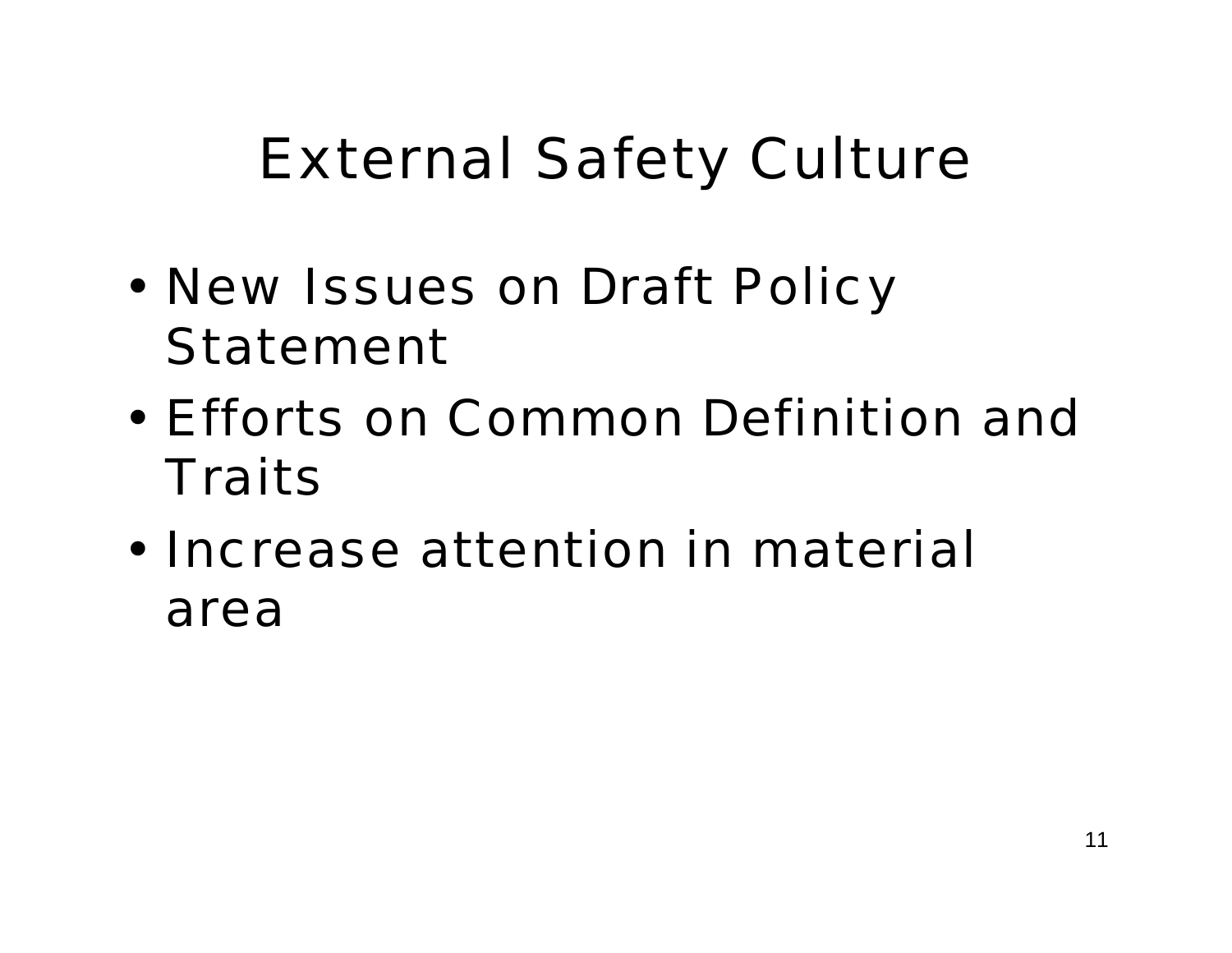#### Commission Direction

#### February 2008 SRM

- Increase SC attention in the materials area
- Reach out to all types of licensees and certificate holders
- Consider any unique aspects of security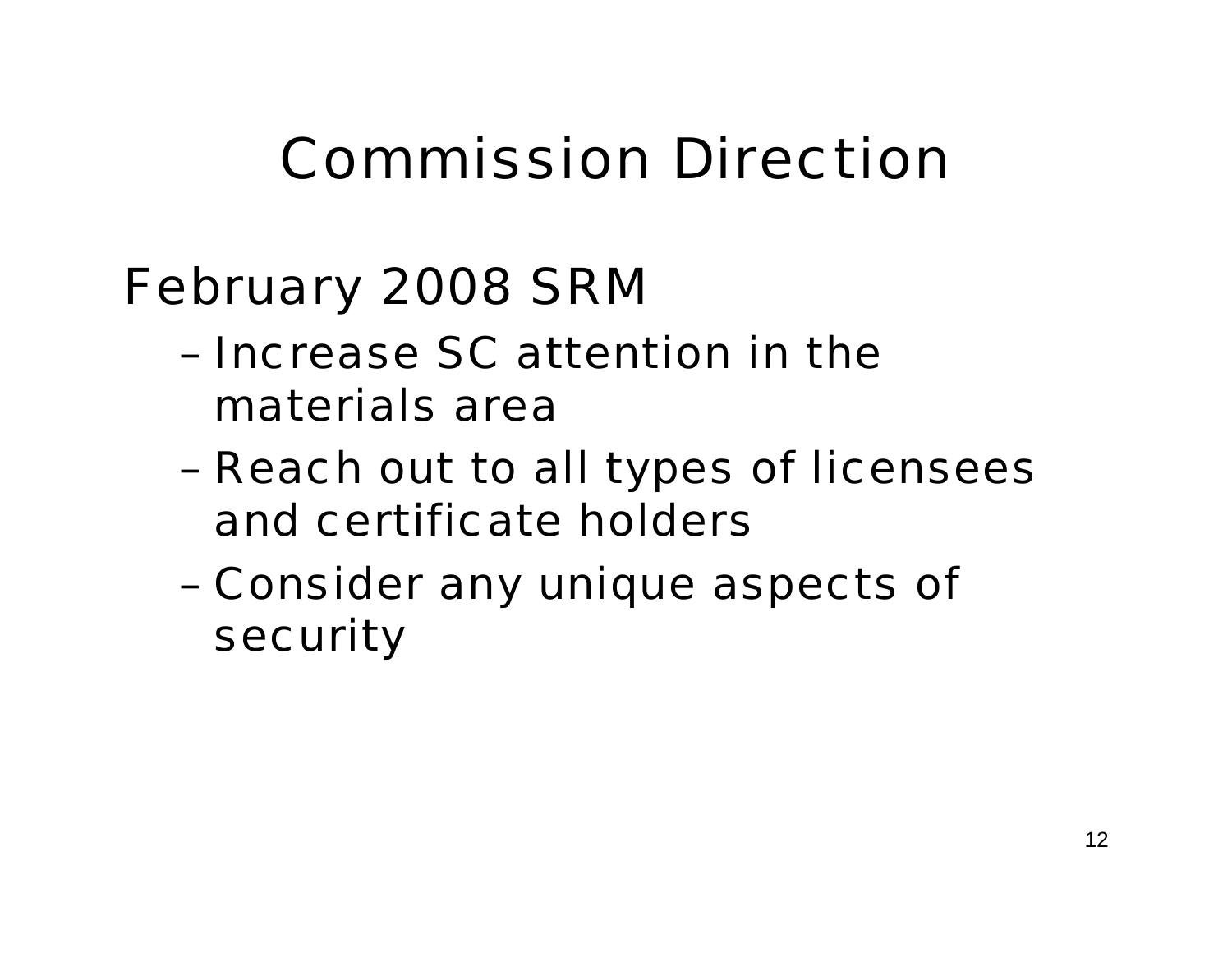## Commission Direction, Cont'd

#### October 2009 SRM

- Publish draft policy
- Consider including vendors and suppliers
- Engage stakeholders
- Comport NRC terminology, if possible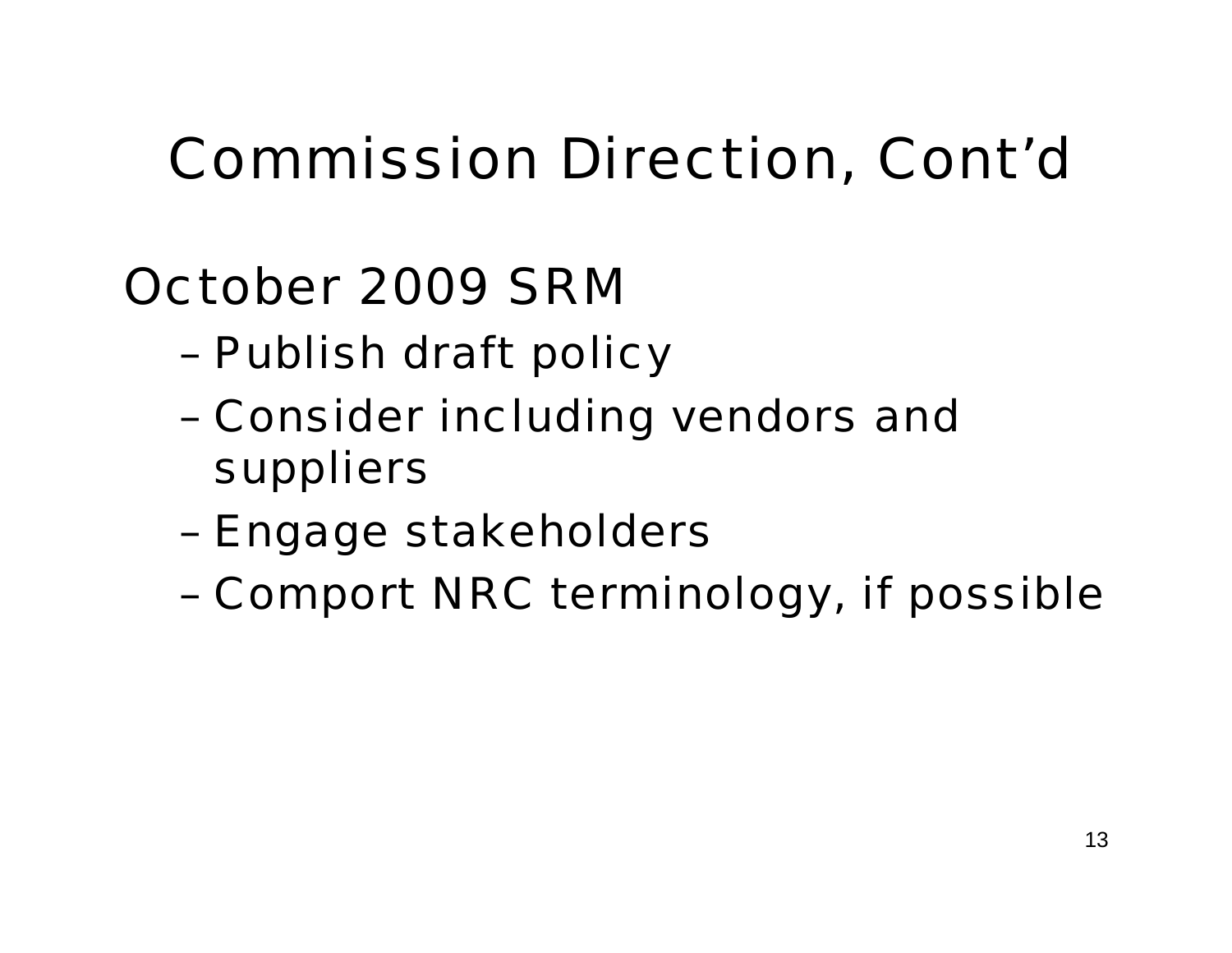#### Stakeholder Engagement

- • Draft SC Policy Statement and FRN notices
- • February workshop and other public meetings
- •External SC website
- •Material users – specific outreach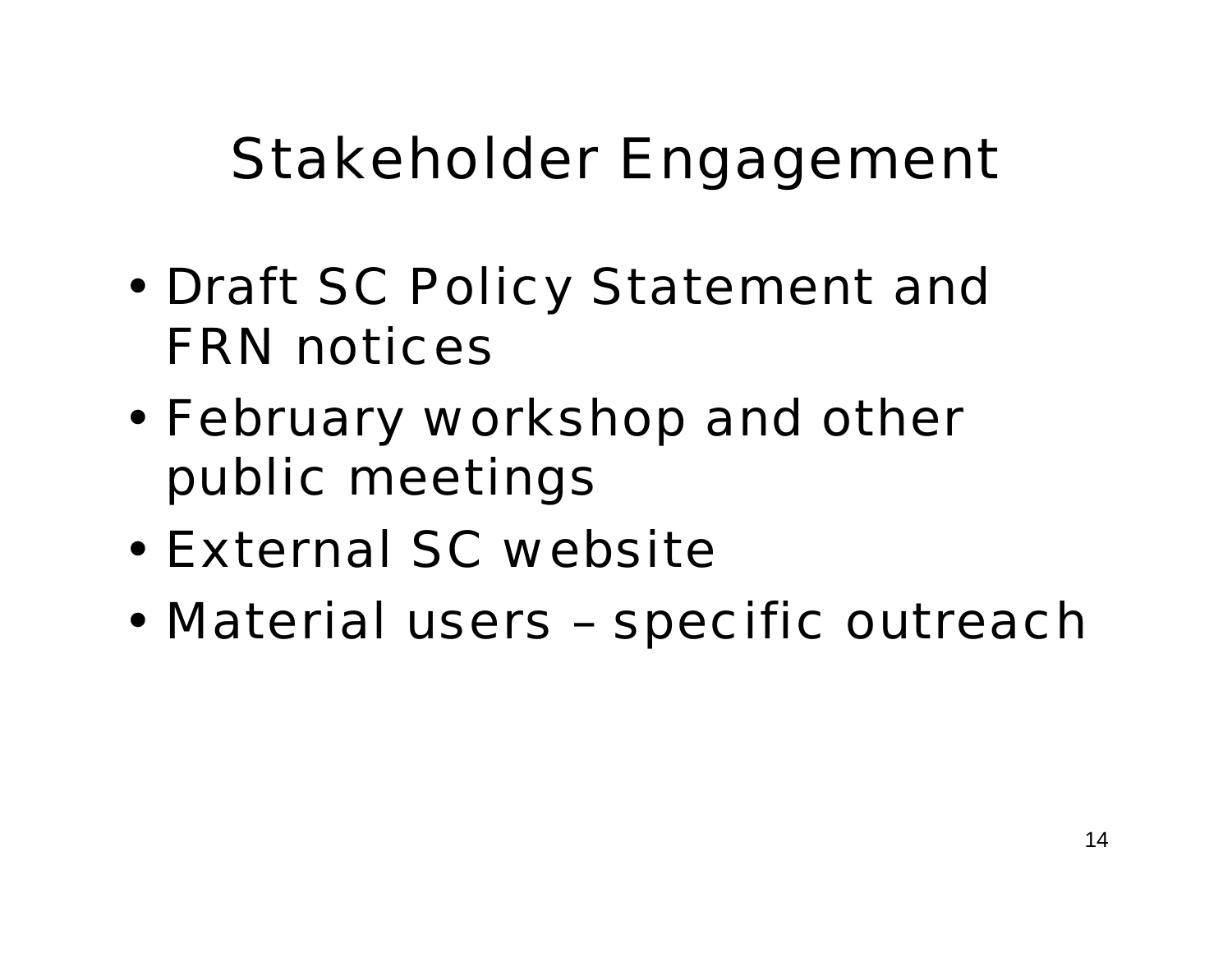## Draft Policy Statement

- •Issued FRN November 2009
- •**Extended 90 day comment period**
- • Received public comments:
	- Policy Statement vs. Regulatior
	- Policy Statement at high level
	- Implementation concerns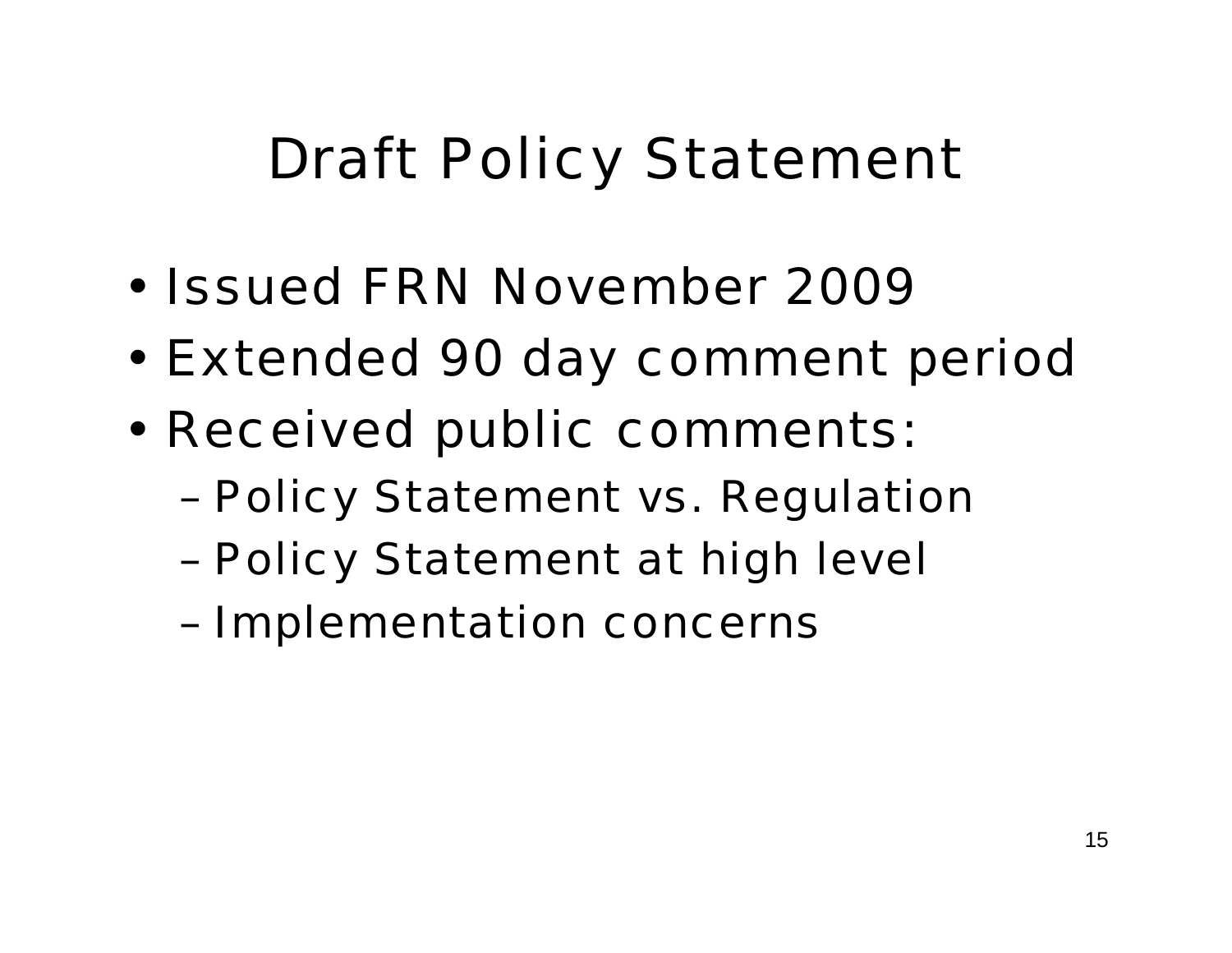## Draft Policy Statement

- • Public Comments – cont'd
	- Prefer single definition for all licensees; differences in traits
	- Support for NRC draft definitior
	- Support for workshop definition
	- Few wanted "security" in definition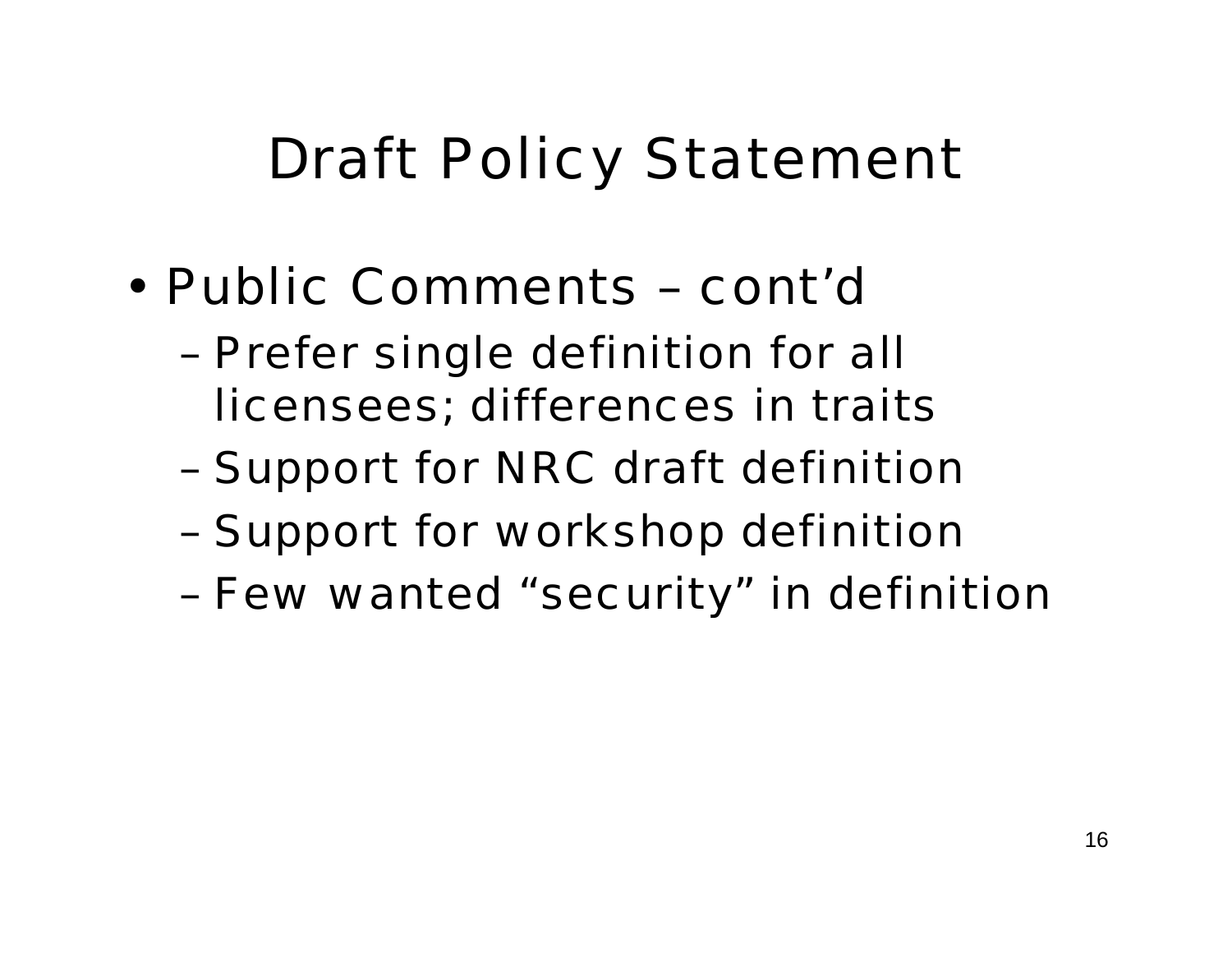## February Workshop

- • Workshop structured to promote interaction
- • External stakeholder involvement
	- Workshop planning committee
	- Representatives from various forums (i.e., Tribal, reactor, medical, public, industrial, vendors, fuel cycle)
- • Panel members aligned on SC definition and high level traits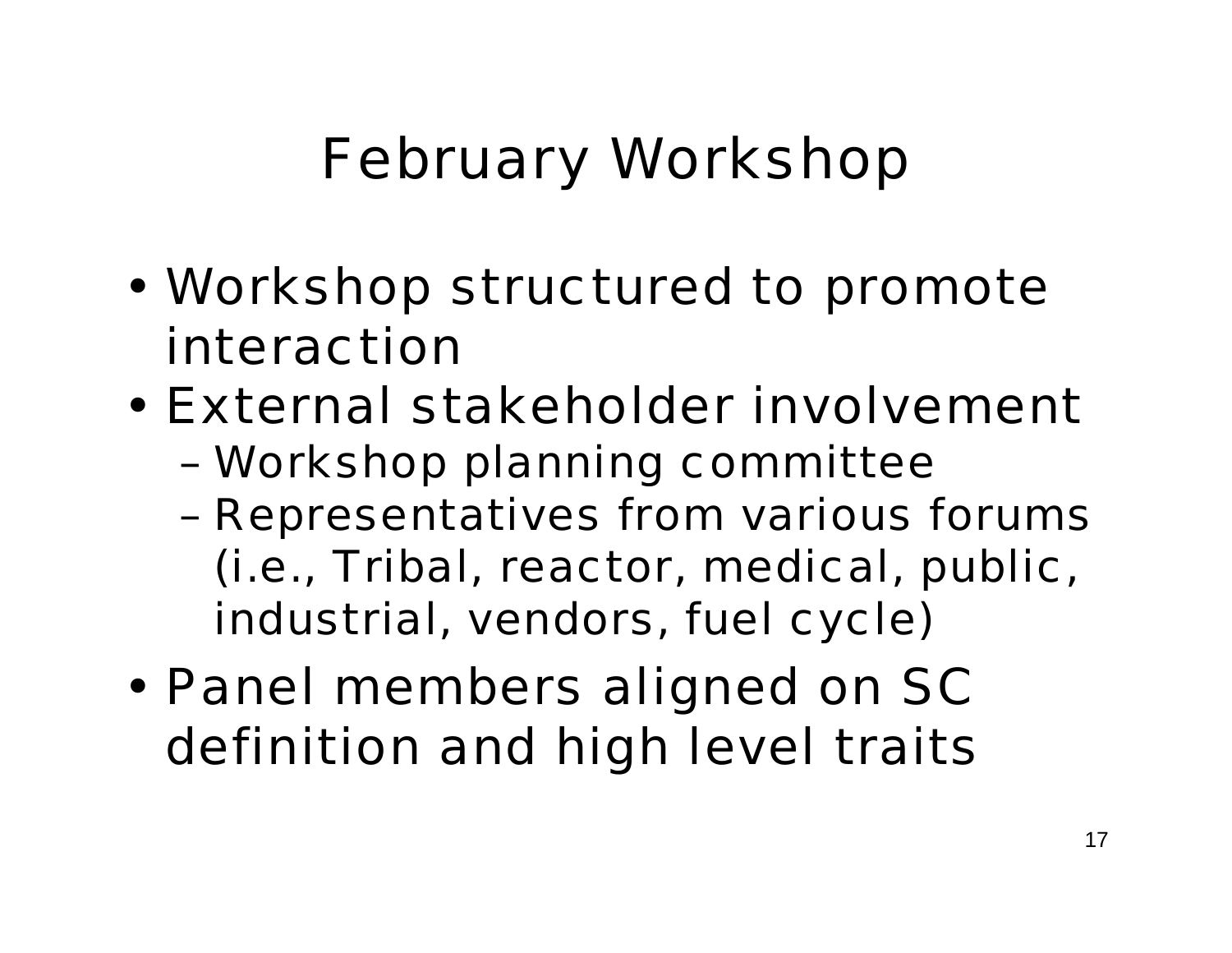#### Workshop Definition

Nuclear safety culture is the core values and behaviors resulting from a collective commitment by leaders and individuals to emphasize safety over competing goals to ensure protection of people and the environment.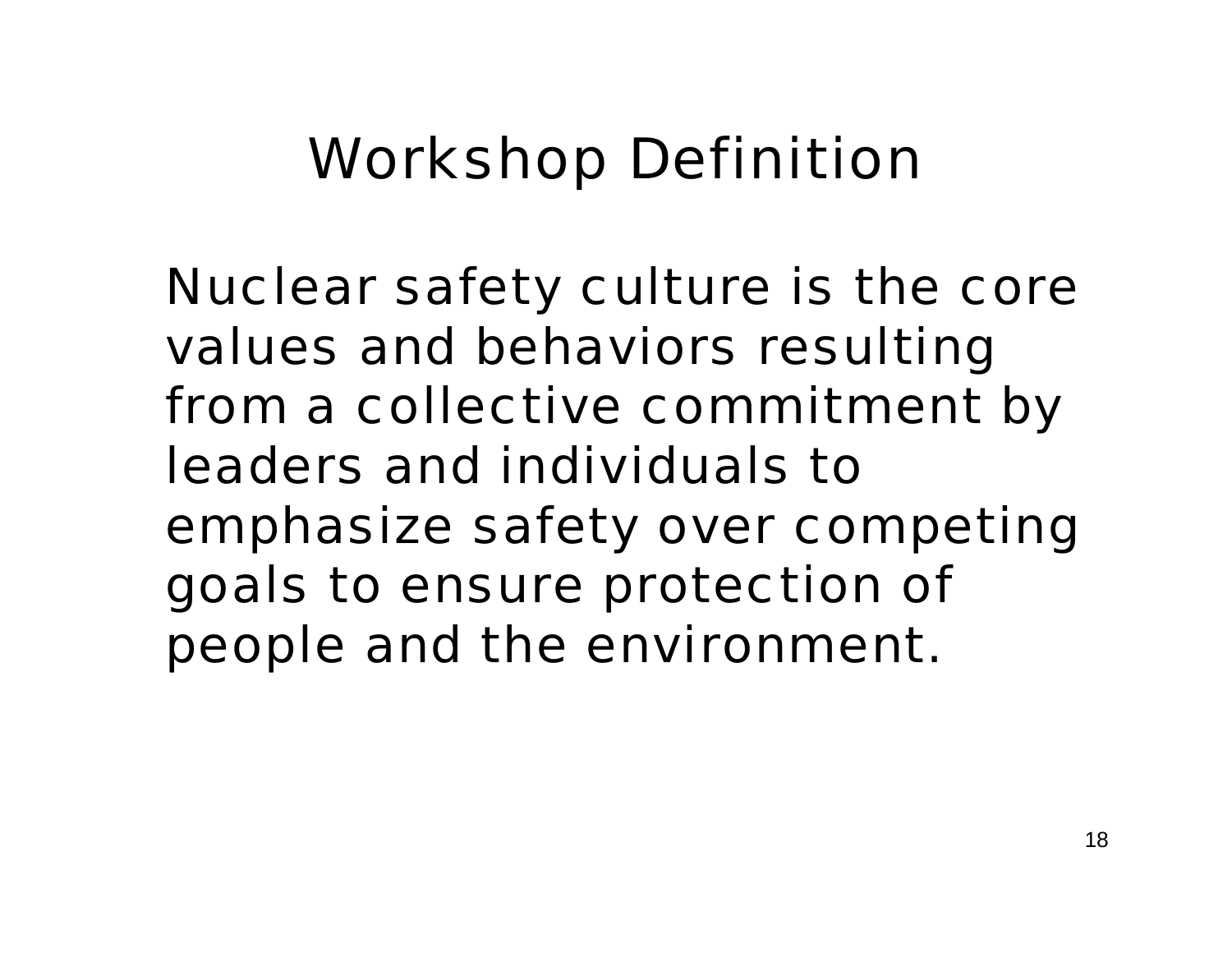## High Level Trait Categories

- •Problem Resolution and Metrics
- • Personal Responsibilities and Attitudes
- •Processes and Procedures
- •Continuous Learning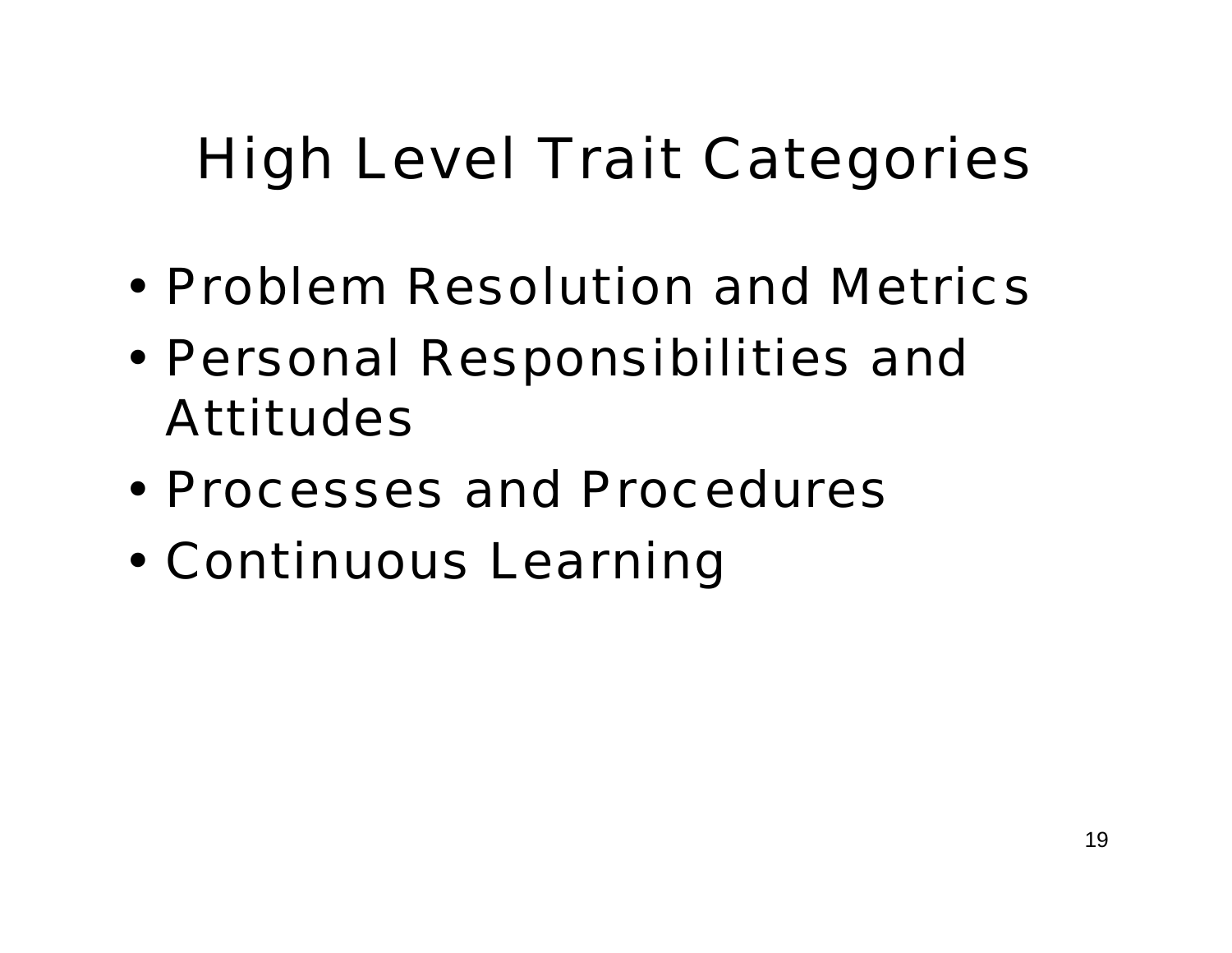## High Level Trait Categories, Cont'd

- •Leadership Safety Behaviors
- •Effective Safety Communication
- • Encouraging Report of Problems - **SCWE**
- •Respectful Work Environment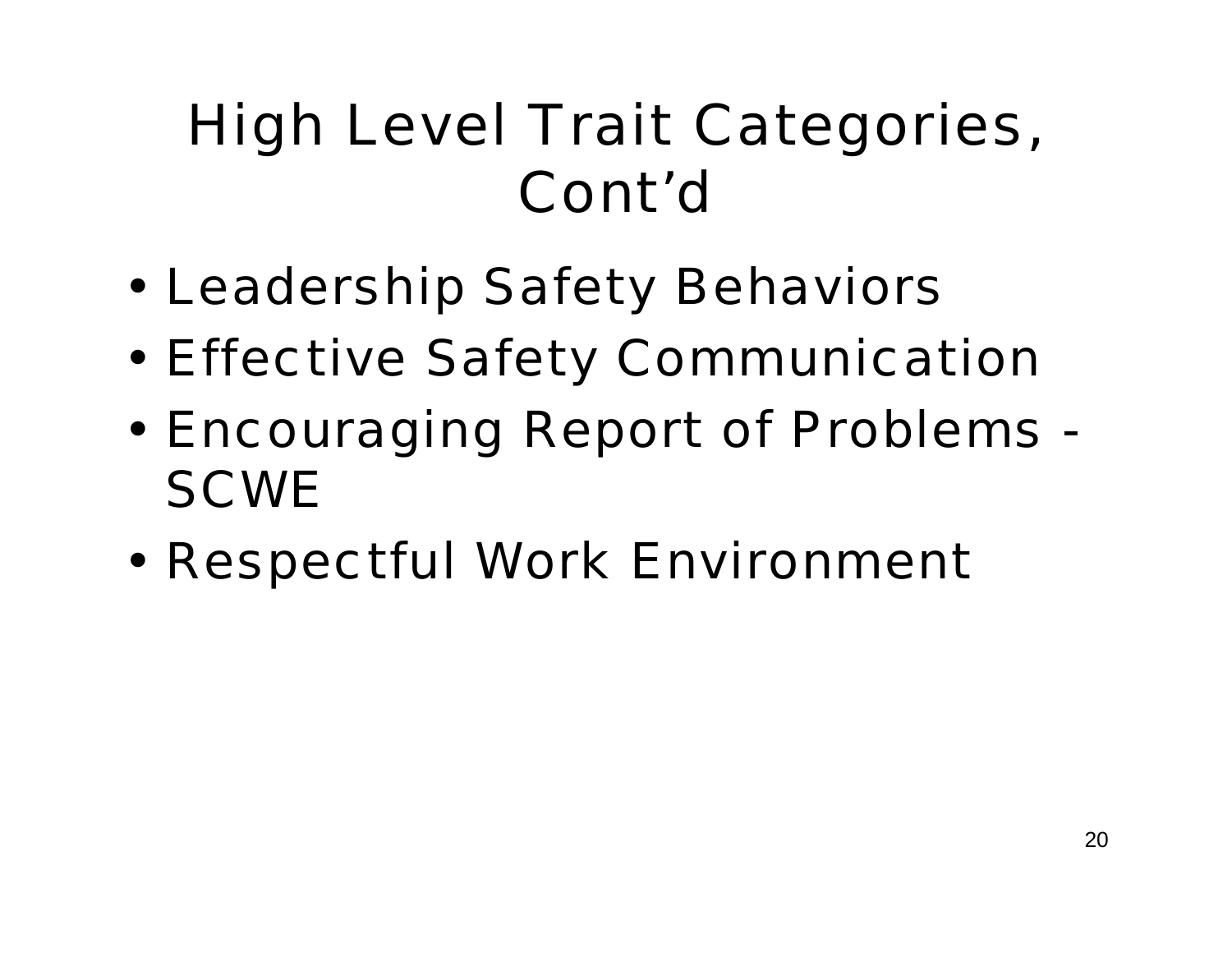#### External Safety Culture

#### March 30, 2010

#### James Firth, Project Manager, Rulemaking Branch B, FSME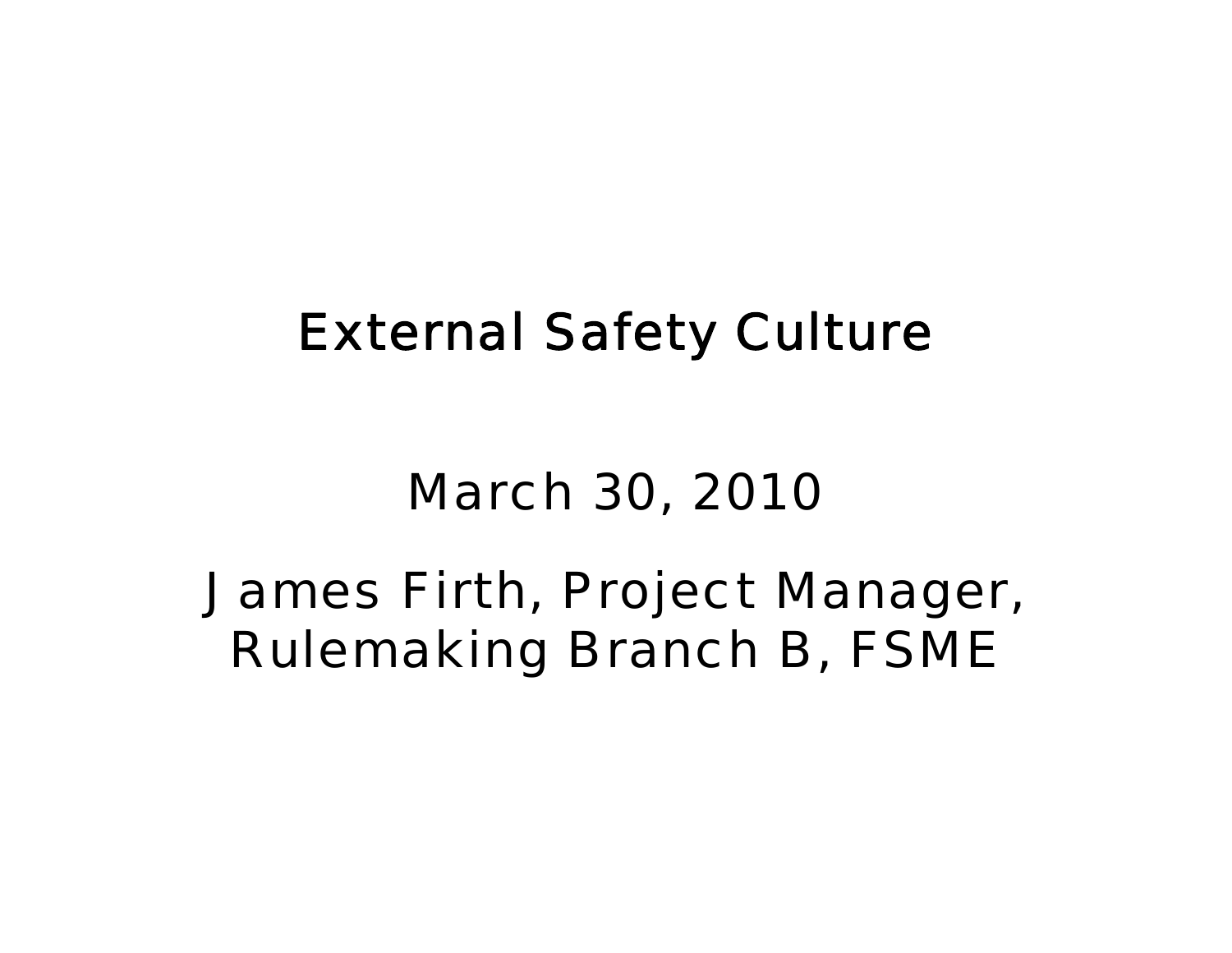## Response to Commission **Tracking**

- • Strategy and Efforts to Increase Attention to Safety Culture (Materials)
- • Feedback from Agreement State Licensees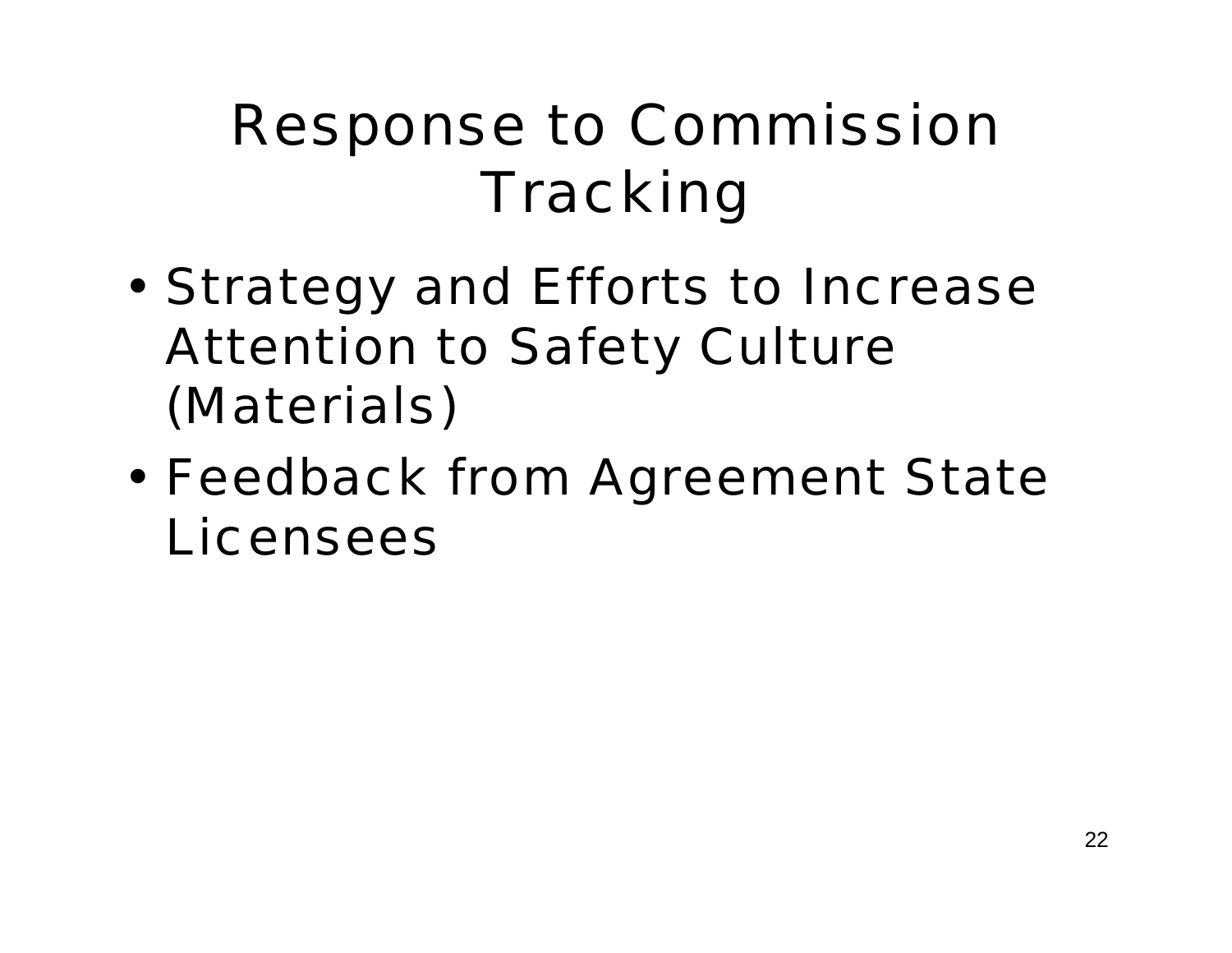## Engaging Materials Users

- • Past Efforts
	- Policy Statement
	- Public Workshop
- •Continuing Efforts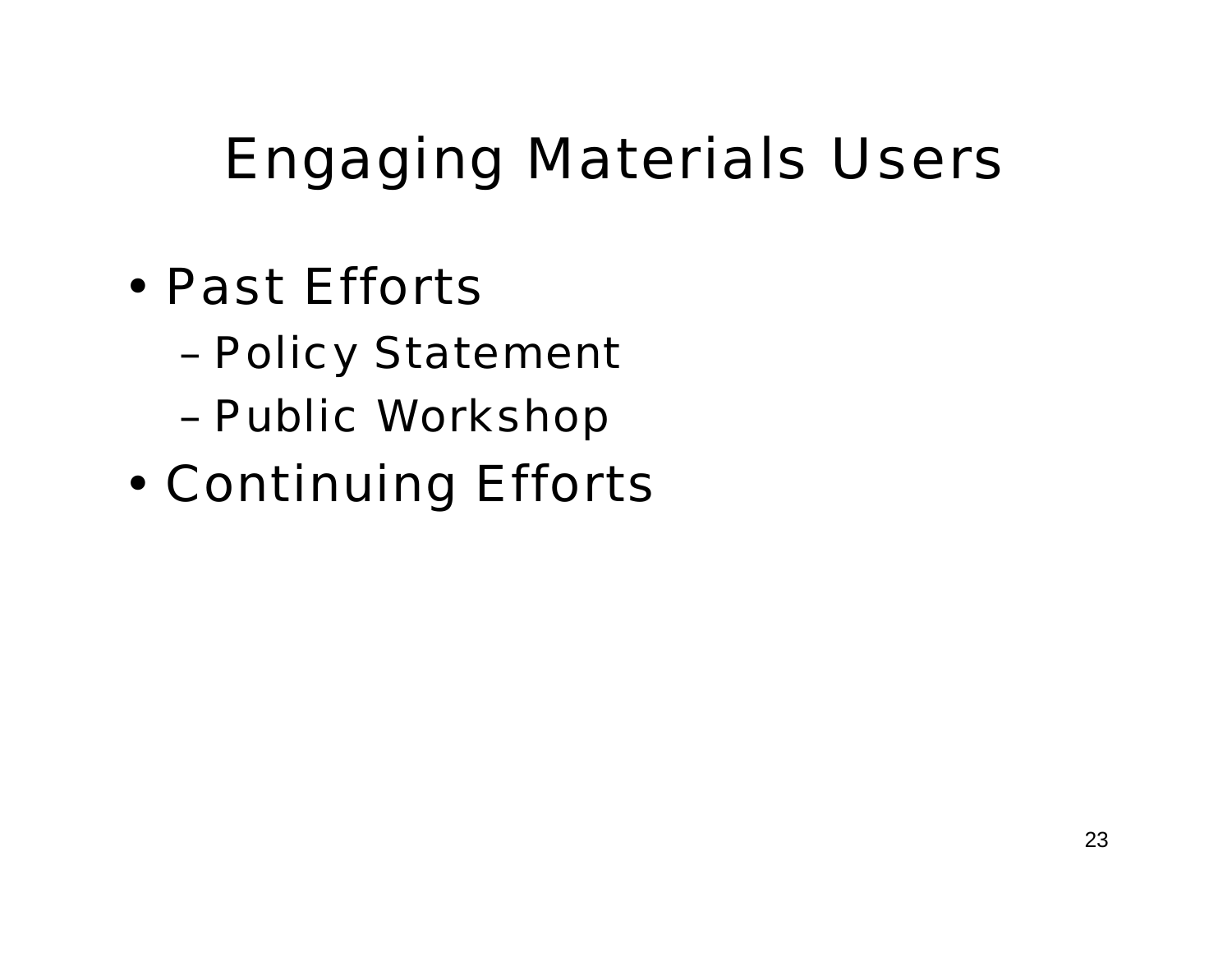## Engaging Agreement States

- • Shared Draft Policy Statement with States
	- Comments from 11 Agreement States
- • Requested that Agreement States Share with their Licensees
	- At least 33 Agreement States Shared Information with their Licensees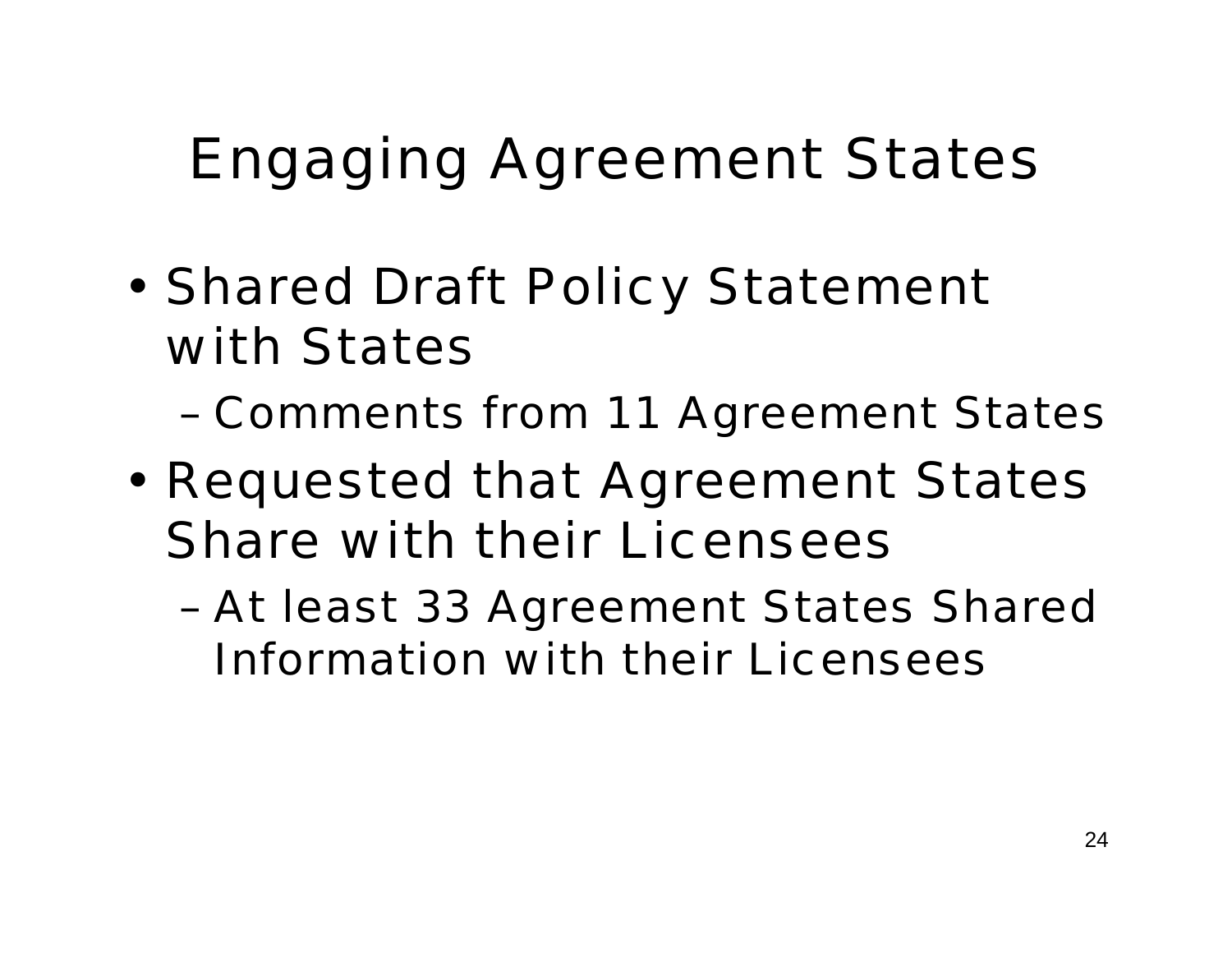## Next Steps

- • Workshop information and public comments on draft policy
- • NRC SC Steering Committee review
- •Outreach public meetings
- •**Final draft policy due March 2011**
- •Phased implementation